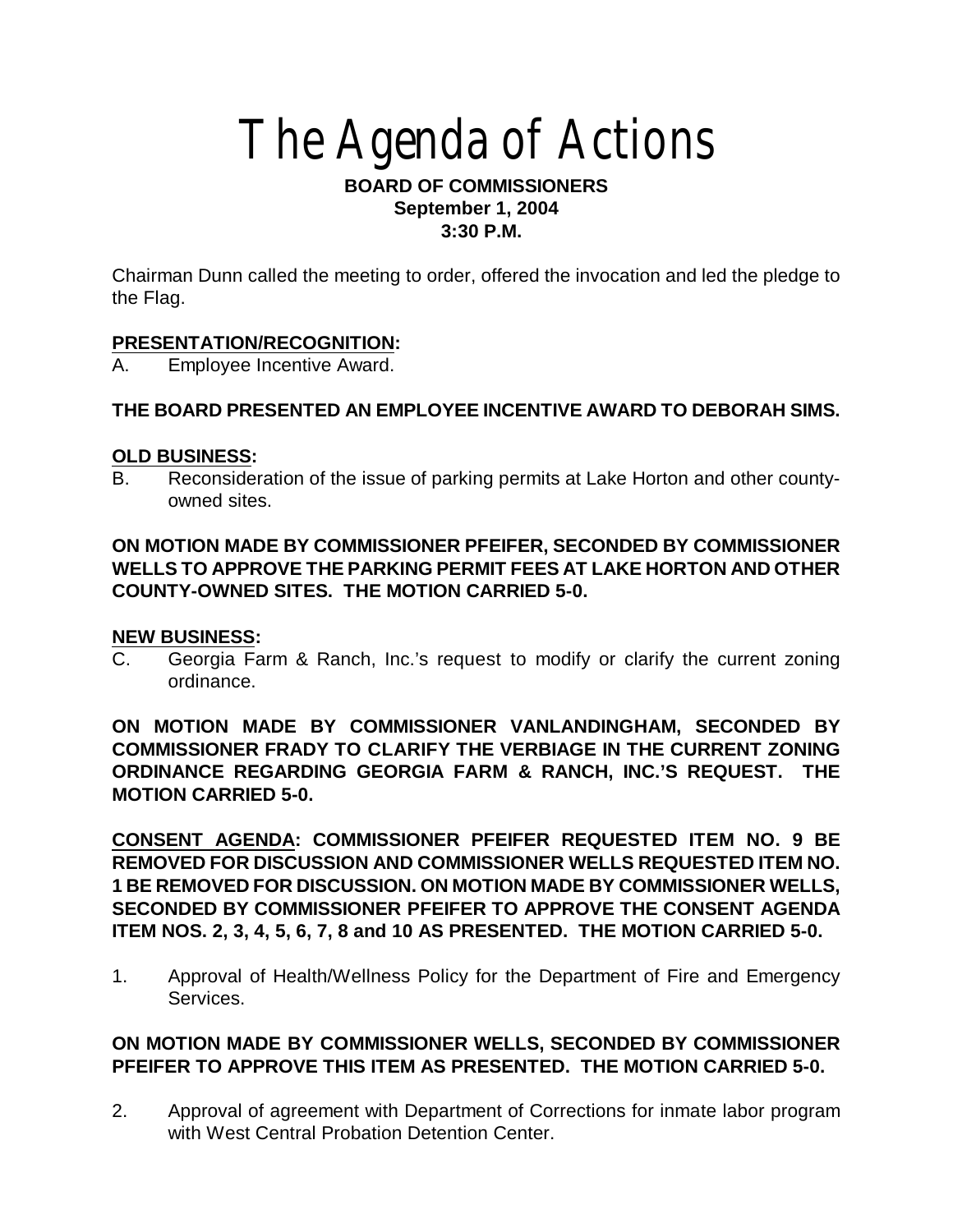## **Agenda of Actions September 1, 2004 Page 2**

- 3. Approval of agreement with Carolyn Cary for use of her privately-owned artifacts on display in the Justice Center.
- 4. Approval of cost for renovations for the Health Department in the amount of \$8,210**.**00 to be performed by the Buildings and Grounds Department.
- 5. Approval of authorization to move forward with selling two vacant houses owned by the County located in the Quail Hollow Subdivision.
- 6. Approval of recommendation from Director of Purchasing Tim Jones to award bid to Harless Fire Equipment in the amount of \$114,428.87 to purchase an ambulance for the Emergency Services Department.
- 7. Approval of the Reservoir Management Plan as amended to include Lake McIntosh.
- 8. Approval of proposed 2005 Local Assistance Road Program (LARP) list to be submitted to Georgia D.O.T.
- 9. Approval of contract with Judicial Correctional Services, Inc. for State Court probation services.

## **ON MOTION MADE BY COMMISSIONER PFEIFER, SECONDED BY COMMISSIONER WELLS TO TABLE THIS ITEM TO THE SEPTEMBER 9, 2004 BOARD OF COMMISSIONERS' MEETING. THE MOTION CARRIED 5-0.**

10. Approval of minutes for Board of Commissioners Special Called Budget meeting held on June 23, 2004.

#### **PUBLIC COMMENT:**

Members of the public are allowed up to five minutes each to address the Board on issues of concern other than those items which are on this evening's agenda.

**SCOTT ST. JOHN:** Scott St. John questioned the zoning ordinance regarding his business "Big Daddy Cycle World".

## **STAFF REPORTS:**

**EXECUTIVE SESSION:** Attorney McNally requested an executive session to discuss two legal items and three real estate matters.

Commissioner Pfeifer requested an executive session to discuss one legal item.

**CHAIRMAN DUNN:** Chairman Dunn commented on the study of the Peachtree City Fire and Emergency Services Department which had been prepared by an outside consultant hired by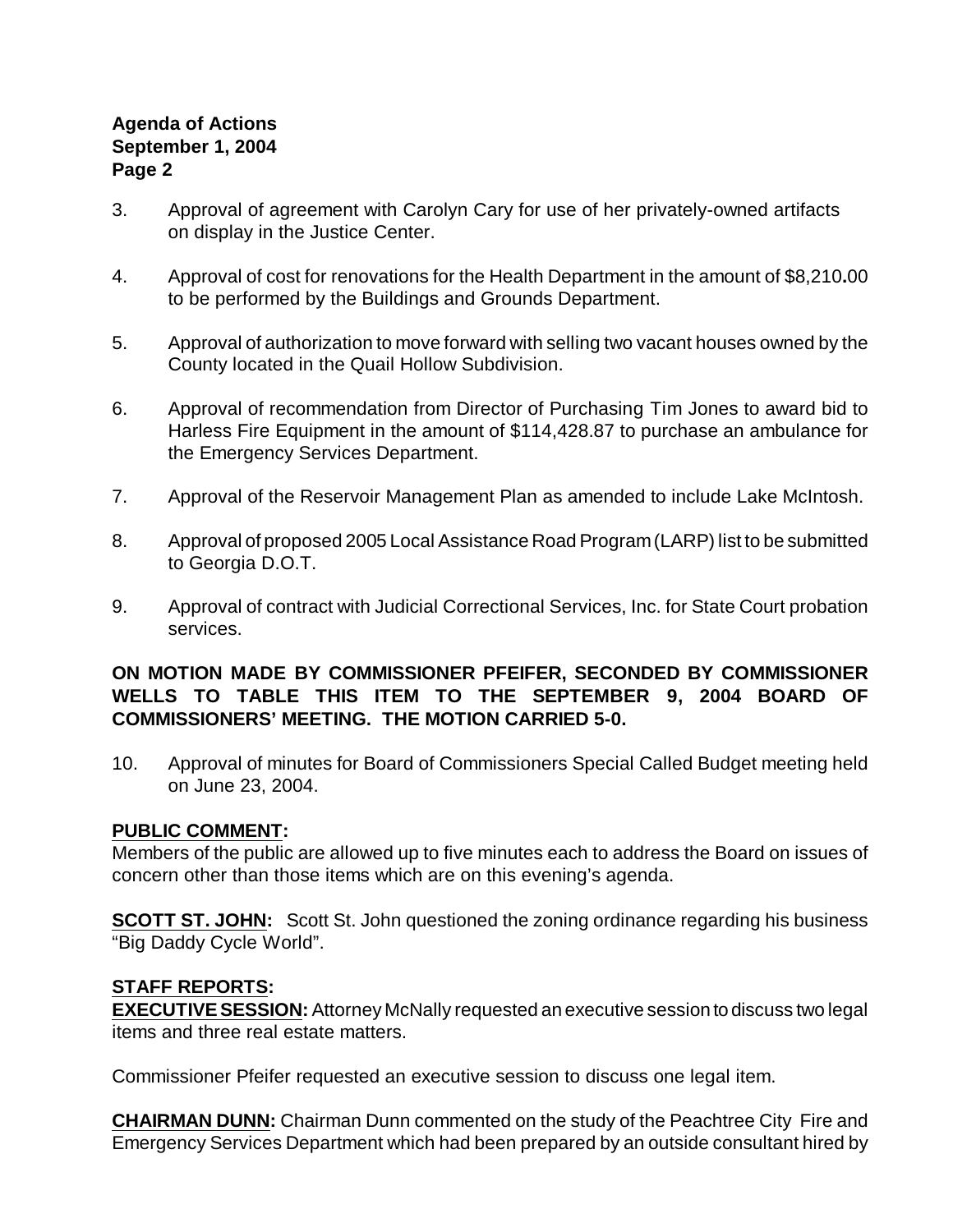#### **Agenda of Actions September 1, 2004 Page 3**

the City. He commented that in several sections their consultant remarked that the County's efficiency of operating its Fire and EMS department was greater than the way Peachtree City was running their department. He commended Chief Jack Krakeel for the great job that he does with the Fayette County Fire and Emergency Services Department.

## **EXECUTIVE SESSION: ON MOTION MADE BY COMMISSIONER WELLS, SECONDED BY COMMISSIONER PFEIFER TO ADJOURN TO EXECUTIVE SESSION TO DISCUSS THREE LEGAL ITEMS AND THREE REAL ESTATE MATTERS. THE MOTION CARRIED 5-0.**

**REAL ESTATE:** Attorney McNally reported to the Board on three real estate matters all relating to the same issue.

## **ON MOTION MADE BY COMMISSIONER FRADY, SECONDED BY COMMISSIONER VANLANDINGHAM TO AUTHORIZE ATTORNEY MCNALLY TO PROCEED IN THIS MATTER. THE MOTION CARRIED 5-0.**

**LEGAL:** Assistant County Attorney Dennis Davenport discussed a legal matter with the Board

## **ON MOTION MADE BY COMMISSIONER WELLS, SECONDED BY CHAIRMAN DUNN TO AUTHORIZE ATTORNEY DAVENPORT TO DENY THIS REQUEST. THE MOTION CARRIED 5-0.**

**LEGAL:** Attorney McNally reported to the Board on a legal matter.

## **ON MOTION MADE BY COMMISSIONER FRADY, SECONDED BY CHAIRMAN DUNN TO AUTHORIZE STAFF TO PROCEED IN THIS MATTER. THE MOTION CARRIED 5-0.**

**ON MOTION MADE BY COMMISSIONER VANLANDINGHAM, SECONDED BY COMMISSIONER PFEIFER TO AUTHORIZE ATTORNEY DAVENPORT TO PROCEED IN THIS MATTER. THE MOTION CARRIED 5-0.**

**LEGAL:** Commissioner Pfeifer and Attorney McNally discussed a legal matter with the Board.

**ON MOTION MADE BY COMMISSIONER WELLS, SECONDED BY COMMISSIONER FRADY TO AUTHORIZE ATTORNEY MCNALLY TO PROCEED IN THIS MATTER. THE MOTION CARRIED 5-0.**

**EXECUTIVE SESSION AFFIDAVIT: ON MOTION MADE BY COMMISSIONER WELLS, SECONDED BY COMMISSIONER FRADY TO AUTHORIZE THE CHAIRMAN TO EXECUTE**